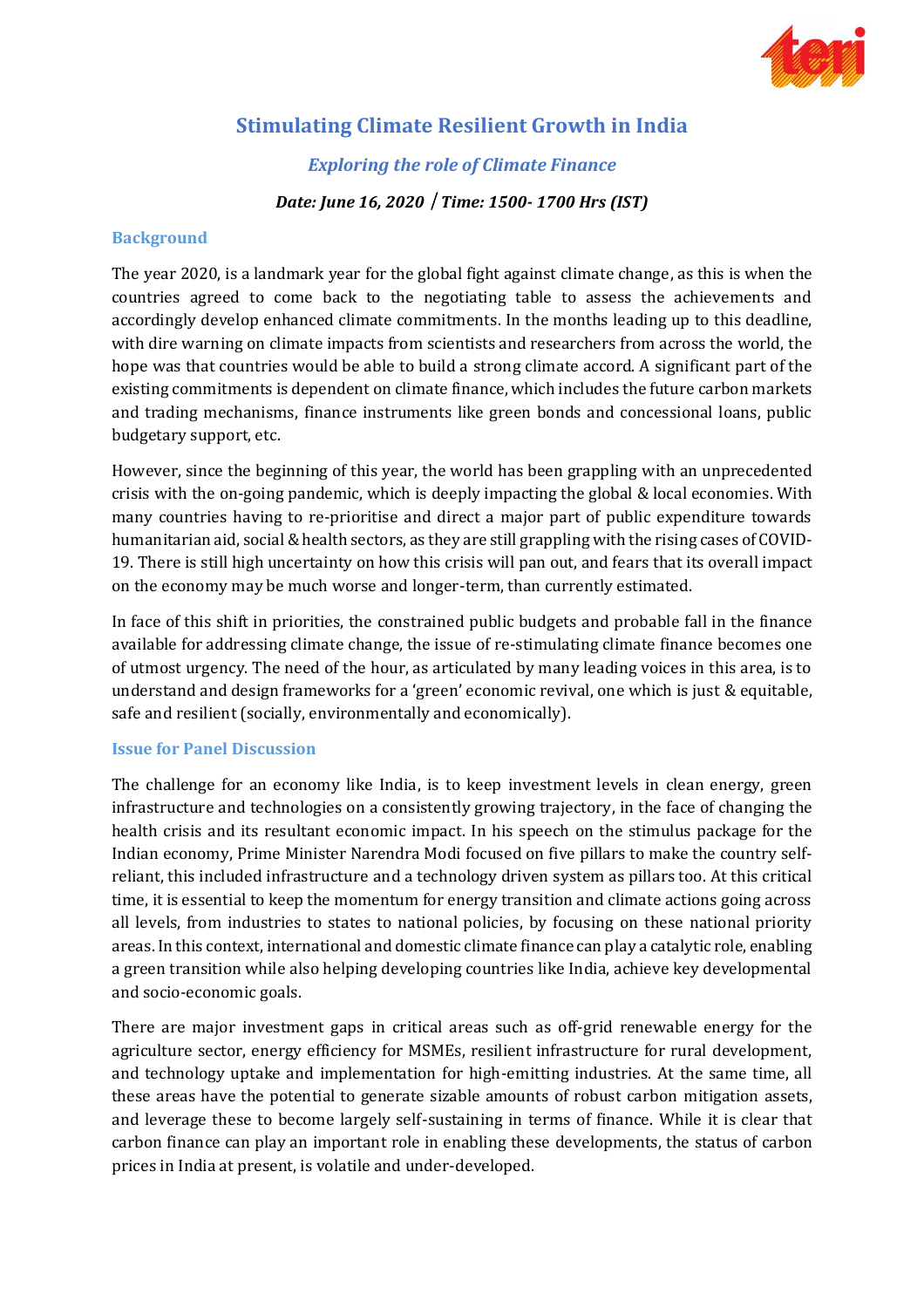

In the current economic situation, it is necessary to mobilize additional climate finance from the public and private sector. There are several existing mechanisms to learn from and build on, such as CDM, PAT, past green bond issues, etc. Building on this experience, there is a need to design and demonstrate finance mechanisms that are able to address the concerns of the producers, be able to achieve accelerated emission reduction, while also contributing to the economic recovery. There have also been a range of ideas proposed which can be, which are still in design stages in many cases, and this is an opportune period to pilot test these at a focused scale. These includes the concept of storing carbon credits in the absence of fully functioning markets, creating a multilateral fund for demanding and buying robust carbon credits, piloting sector specific instruments based on voluntary measures, etc.

In order to deliberate on these issues, this webinar is being organised. The discussion will be in two parts.

- The first panel will focus on the industry perspective, to develop an understanding of their needs and challenges regarding finance for a green transition, and identify opportunities and priority areas for designing programmes.
- The second panel will deliberate on measures for preparing for future carbon markets and also identify areas where climate finance mechanisms can support domestic policies and play a role to stimulate the economic recovery.

The discussion builds on an ongoing project, in which we studied the finance barriers for the green transition of the steel and cement sectors in India. We are grateful to the International Climate Initiative (IKI) of the German Federal Ministry for the Environment, Nature Conservation and Nuclear Safety, for their support for this research.

| Stimulating Climate Resilient Growth in India - Exploring the role of Climate Finance<br>June 16, 2020   1500-1700 hours |                                                                                                         |  |
|--------------------------------------------------------------------------------------------------------------------------|---------------------------------------------------------------------------------------------------------|--|
| <b>Needs and Challenges in Financing a Green Transition</b>                                                              |                                                                                                         |  |
| 1500-1510                                                                                                                | <b>Welcome Remarks</b>                                                                                  |  |
|                                                                                                                          | <b>Context Setting</b> by Ms Tamiksha Singh, Associate Fellow, TERI                                     |  |
| 1510-1550                                                                                                                | Panel Discussion moderated by Dr Ajay Mathur, Director General, TERI                                    |  |
|                                                                                                                          | 1. Dr Ashok Kumar, Director, BEE                                                                        |  |
|                                                                                                                          | Mr Pankaj Sindwani, Chief Business Officer, Tata Cleantech<br>2.                                        |  |
|                                                                                                                          | Mr Prabodha Acharya, Chief Sustainability Officer, JSW Steel Ltd<br>3.                                  |  |
|                                                                                                                          | Mr. Peter Vis, Senior Advisor, Rud Pedersen Public Affairs<br>4.                                        |  |
|                                                                                                                          | 5.<br>Mr Dipankar Ghosh, Partner and Leader Sustainability & Climate<br>Change, Thinkthrough Consulting |  |
| 1550-1600                                                                                                                | Discussion and questions from participants                                                              |  |
| <b>Preparing for Future Carbon Markets and Finance Mechanisms</b>                                                        |                                                                                                         |  |
| 1600-1610                                                                                                                | <b>Context Setting</b> by Ms Ritu Ahuja, Research Associate, TERI                                       |  |
| 1610-1650                                                                                                                | Panel Discussion moderated by Mr R R Rashmi, Distinguished Fellow, TERI                                 |  |
|                                                                                                                          | Dr Karsten Neuhoff, Head, Department of Climate Policy, DIW Berlin<br>1.                                |  |

## **Agenda**